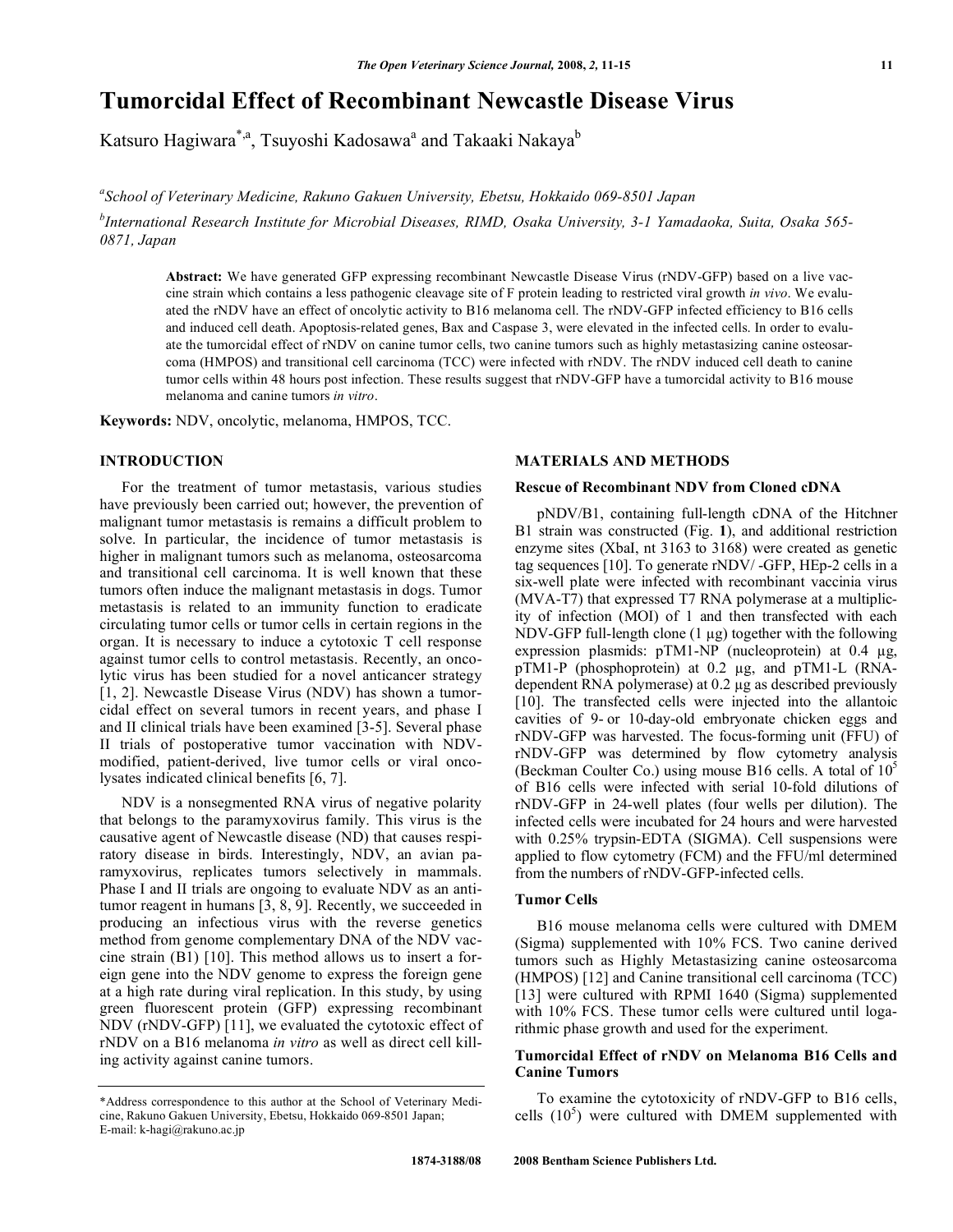

**Fig. (1).** Construct of rNDV-GFP genome. pNDV/B1-GFP constructs were made by inserting the GFP reading frames (ORF), respectively, into the unique *Xba*I cloning site (nt 3163) located between the P and M genes of the pNDV/B1 clone.

10% FCS in 24-well plates and infected with rNDV-GFP at MOI of 0.8. The infected cells were incubated with propium iodide (50ug/ml; PI, SIGMA) at 5, 8 and 20 hours postinfection. After 10 min incubation with PI, the cells were washed with phosphate-buffered saline (PBS) and harvested with 0.25% trypsin-EDTA. The cells were then applied to flow cytometry (FCM). FCM analysis was performed using an argon ion laser at 488 nm (Beckman Coulter Co.). FITC was measured on the FL1 channel and PI on the FL2 channel, generating a log FL1 (Y-axis) versus FL2 (X-axis). Canine tumors, HMPOS and TCC, in RPMI-1640 (with 10% FCS) were prepared at  $10^5$  in 24-well plates and infected with rNDV-GFP at MOI of 0.5. The infected cells were incubated with PI (50ug/ml) at 24 and 48 hours post-infection. As a control, primary canine fibroblast cells were also infected with rNDV-GFP. The cells were then applied to FCM as described above.

#### **Quantification of the Apoptosis-Related Gene Expression**

 To verify that rNDV induced apoptosis in B16 cells, rNDV-GFP-infected cells were monitored for apoptosisrelated gene expression such as Caspase 3 and Bax by realtime (RT) PCR. Total RNA was extracted from rNDV-GFPinfected cells using Trizol reagent (Invitrogen), and cDNA was synthesized by Oligo dt (20) Primer using a reverse transcriptase kit (Roche). Absolute quantification of Caspase 3 and Bax was examined by Lightcycler 480 using a Sybergreen RT-PCR kit (Roche) according the methods described in the kit manual. Primer pairs for Caspase 3, sense 5'-ATG GGAGCAGTCAGTGGAC-3', antisense 5'-CGTACCAGA GCGAGATGACA-3'and Bax, sense 5'-GCTGATGGCAAC TTCAACTG-3', antisense 5'-GATCAGCTCGGGCACTTT AG-3', and with control primer, GAPDH sense 5'-ACCAC AGTCCATGCCATCAC-3', antisense 5'-TCCACCACCCT GTTGCTGTA-3'. Sample data were normalized with the value of GAPDH gene expression.

#### **Detection of Active Caspase 3 in B16 Infected with rNDV-GFP**

 The rNDV-GFP-infected B16 cells were monitored for active Caspase 3 by FCM analysis using an APO ACTIVE 3 TM Kit (Cell Technology, Inc. CA, USA). To detect active Caspase  $3$ , B16 (10<sup>5</sup> cells) were infected with rNDV-GFP at MOI of 0.2 as described above, and then the cells undergoing apoptosis were fixed and permeabilized prior to the addition of the primary antibody which recognized the p18 subunit of cleaved Caspase 3 according the protocol of the kit. A secondary FITC-labeled goat anti-rabbit antibody was used to visualize the bound rabbit anti-Caspase 3 polyclonal

antibody. FCM analysis was performed using an argon ion laser at 488 nm. FITC was measured on the FL1 channel and a log FL1 (X-axis) versus the number of cells (Y-axis) histogram was generated.

# **RESULTS**

 To examine the cytotoxicity of rNDV-GFP to B16 cells, the cells were infected with rNDV-GFP. The GFP expression after virus infection was confirmed in B16 cells (35%) at 5 hours post-infection (hpi) and increased up to 8 hpi (78%). The cytotoxicity of the infected cells was monitored by staining with propium iodide (PI) and the positive cell rate was monitored by FCM. The numbers of GFP- and PIpositive cells were few until 8 hpi, but they increased to 68% by 20 hpi (Fig. **2**). To investigate the effect of the virus infection on apoptosis-related gene expression, the mRNAs from the virus infected cells were examined by RT realtime-PCR analysis. The RT realtime- PCR results showed that Bax and Caspase 3 mRNA expression were significantly increased in rNDV-infected cells after 16 to 24 hpi (Fig. **3**). Flow cytometry analysis also confirmed significantly the increase of active Caspase 3-positive cells at 24 hpi (Fig. **4**), suggesting that rNDV induced Caspase 3-dependent apoptosis in infected cells.

 Next, we examined a cytopathic effect (CPE) of rNDV-GFP on two different canine tumors (HMPOS and TCC). These cells were infected with rNDV-GFP at MOI of 0.5, and then the cell cytotoxicity was evaluated by PI staining. The infectivity of rNDV-GFP was varying in the different canine tumors. FCM analysis showed that a total of 30.5- 53.9% of the cells were infected with rNDV-GFP until 48 hours post infection, and the infected cells showed a CPE as result in an increase in PI positive cells (dead cells). The rate of virus induced cell death was significantly higher in HMPOS (53.9% of cells were dead within 24h) than that of TCC (30.5%), but all the rNDV-GFP infected cells also reacted positively to PI within 48 hours. In contrast to the tumor cells, normal fibroblast cells did not show significant CPE by rNDV infection (Table **1**).

#### **DISCUSSION**

 NDV is well known to infect various cells and to induce cell death soon after infection. In this experiment, we generated GFP expressing rNDV which infected mammalian cells and induced CPE. The rNDV can infect B16 cells without viral propagation and express GFP protein in the cells. The virus leads to the death of only infected cells, without producing any infectious virus particles, since the cleavage site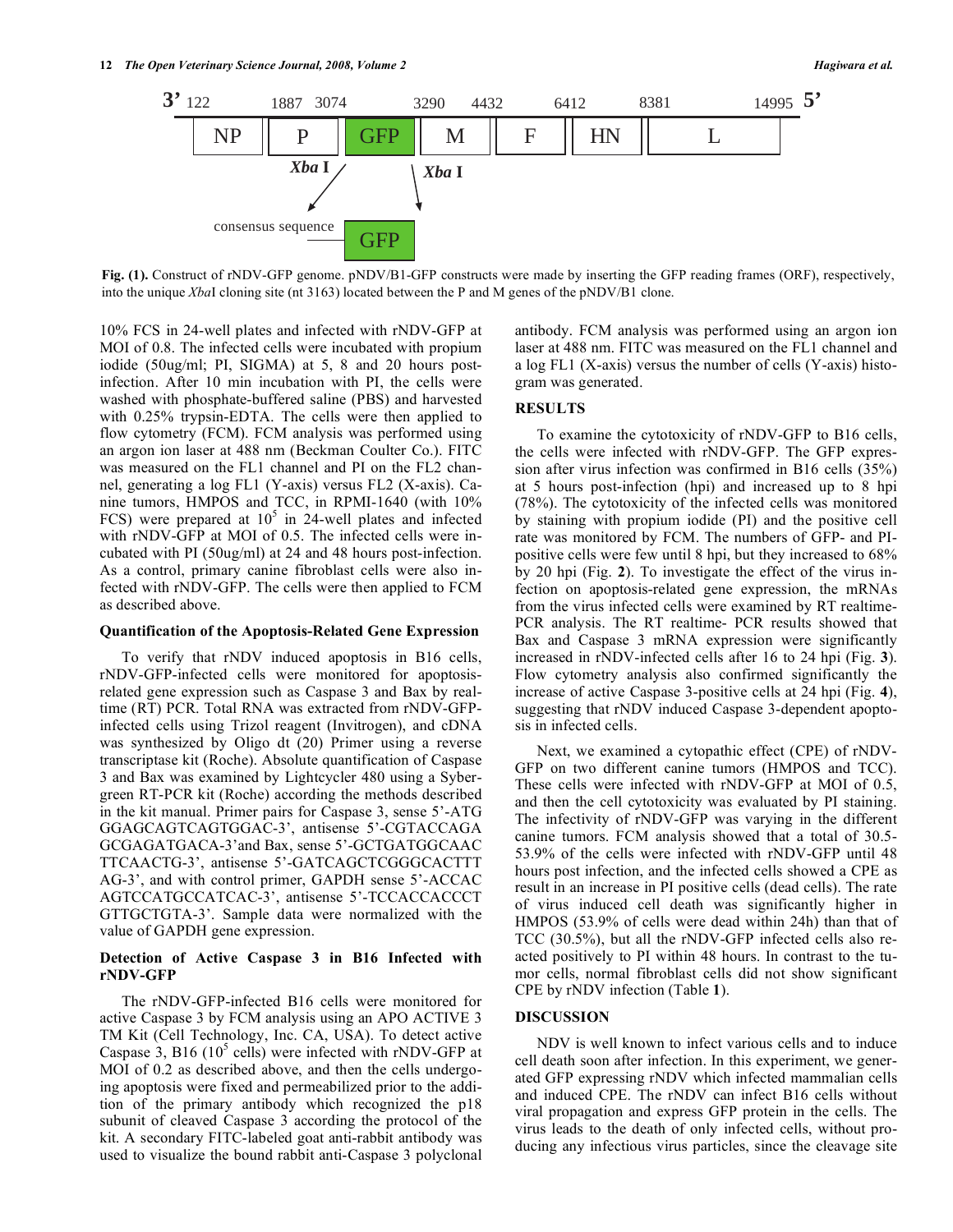

**Fig. (2).** Flow cytometry analysis of rNDV-infected B16 cells. Detection of rNDV-infected cells and PI-positive cells following rNDV-GFP infection. Y axis indicates GFP expression and X axis indicates PI-positive ratio.

of amino acid sequences of virus F protein is transformed to an attenuated virus type  $(G-R-Q-G/S-R\downarrow L)$ . FCM analysis indicated that more than 80% of the GFP-positive cells were PI positive at 20 hours after rNDV infection. A total of 68 % of B16 were dead by rNDV infection at MOI of 0.8. Viral oncolytic exploit the natural cytotoxicity of viruses to directly kill tumor cells, but do not show cytotoxicity to normal cells [14-16].

 FCM analysis showed that virus replication (GFP expression) was detected at 5 hours after infection and dramatically increased the number of GFP- and PI-positive cells at 8 to 24 hours after rNDV-GFP infection. To investigate apoptosis contributing to virus-induced cell death, apoptosis-associated

gene expressions of Caspase 3 and Bax were monitored by RT realtime-PCR. The central component of this process is the cascade of proteolytic enzymes called Caspase. These enzymes participate in a series of reactions that are triggered in response to pro-apoptotic signals and result in the cleavage of protein substrates, causing disassembly of the cell [17]. Caspase 3, also known as CPP-32, Apopain or Yama, is a key effector caspase in the apoptotic pathway [18]. FCM analysis disclosed that active Caspase 3-positive cells were increased at 24 hours after rNDV-GFP infection. The analysis results showed the expression of Caspase 3 and Bax genes following the increase of active Caspase 3-positive cells soon after infection. The aforementioned result clearly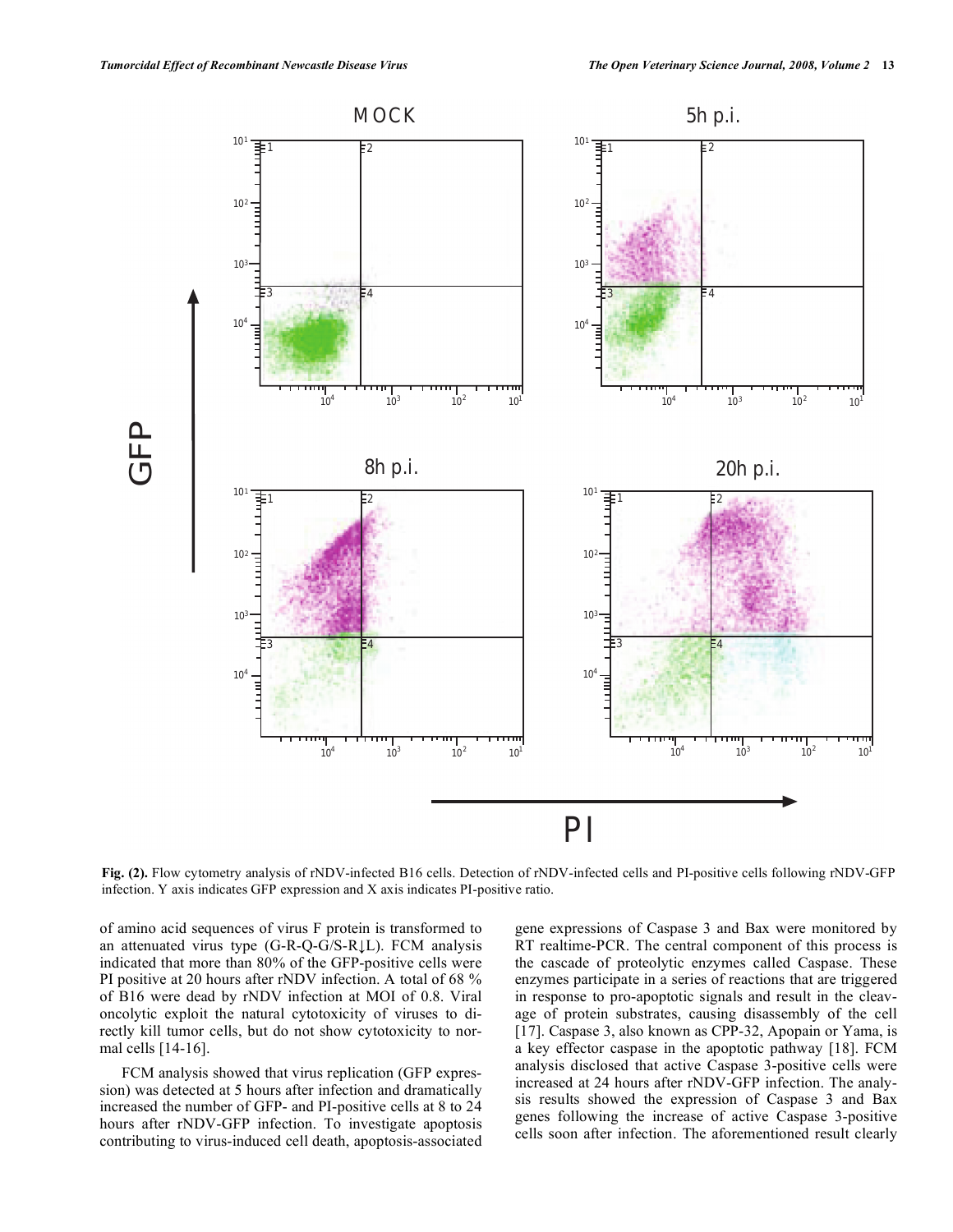showed the induction of apoptosis to cells infected with rNDV.

 Recently, it has reported that MTH-68/H, a NDV strain, was found to be able to kill a wide range of transformed cells by apoptosis and that the activation of caspase-3 and -12 was detected in virus-infected PC12 cells, while caspase-8 and -9 are not involved in MTH-68/H-induced apoptosis [19]. Elankumaran *et al*., also showed that cytotoxicity against tumor cells is due to multiple caspase-dependent pathways of apoptosis independent of interferon signaling competence [20]. These findings together with our study strongly suggest that rNDV induces tumor-specific cell death *via* a variety of caspase pathways.



**Fig. (3).** Apoptosis-related gene expression in B16 cells infected with rNDV. B16 cells were infected with rNDV-GFP at MOI of 0.5. Bax (A) and Caspase 3 (B) gene expression. The statistically significant of gene expression between mock and rNDV infection were shown by asterisks (\*  $P \le 0.05$ , \*\*  $P \le 0.01$ ).



**Fig. (4).** Active Caspase 3-positive cells at 24 hours after rNDV-GFP infection. B16 cells were infected with rNDV-GFP at MOI of 0.2. Active Caspase 3-positive cells were detected by FCM analysis. The statistically significant of Caspase 3 positive cell ratio between mock and rNDV infection were shown by asterisks (\*\* P<0.01).

 Newcastle disease virus affects the activation of cellmediated immunity.

 In this study, the infections of rNDV-GFP clearly showed cytotoxicity to the canine derived tumors *in vitro*. It is conceivable that the effect of virus-induced cytotoxicity in rNDV-treated canine tumors. Osteosarcoma is one of the most malignant tumors of both man and animals. It has a high percentage of lung metastasis in its early stages. In this

**Table 1. Tumorcidal Effect of rNDV-GFP on Canine Tumors** 

|              | 24h     | 48h     | Mock |
|--------------|---------|---------|------|
| <b>HMPOS</b> | 53.9**  | NT      | 0.2  |
| <b>TCC</b>   | $15.0*$ | $30.5*$ | 0.1  |
| Fibroblast   | 4.2     | 6.5     | 0.1  |

The average ratio of PI positive cells from three different experiments was shown. NT: not tested. The difference of PI positive ratio between tumor cells and fibroblast were statistically significant. \* P<0.05, \*\* P<0.01.

experiment, rNDV induced a significant CPE to HMPOS within 24 hpi. It is well known that TCC often induce the malignant metastasis in dogs. Distant metastases, including regional lymph nodes, occur in approximately half of all bladder TCCs and one third of urethral TCCs [21, 22]. The effect of cytotoxicity of rNDV was 30.5 % in TCC. The reduction of infectivity and cytotoxicity in this tumor cells is not clear, but the difference in results may be explained by the varying infectivity and virus replication in each canine tumor cells. This point will have to study in detail in future.

 In conclusion, rNDV-GFP infects mouse and canine tumor cells. The results showed rNDV has a tumorcidal activity to B16 mouse melanoma and canine tumors (HMPOS and TCC) *in vitro*.

# **ACKNOWLEDGEMENTS**

 This study was partly supported by a grant for furtherance (adoption No. 7) at Rakuno Gakuen University and a grant-in-aid for the High Technological Research Center (Rakuno Gakuen University) from the Ministry of Education, Science, Sports and Culture of Japan.

### **REFERENCES**

- [1] Aghi M, Martuza RL. Oncolytic viral therapies the clinical experience. Oncogene 2005; 24(52): 7802-7816.
- [2] Woo Y, Adusumilli PS, Fong Y. Advances in oncolytic viral therapy. Curr Opin Investig Drugs 2006; 7(6): 549-559.
- [3] Freeman AI, Zakay-Rones Z, Gomori JM, *et al*. Phase I/II trial of intravenous NDV-HUJ oncolytic virus in recurrent glioblastoma multiforme. Mol Ther 2006; 13(1): 221-228.
- [4] Sinkovics JG, Horvath JC. Newcastle disease virus (NDV): brief history of its oncolytic strains. J Clin Virol 2000; 16(1): 1-15.
- [5] Schirrmacher V, Bai L, Umansky V, Yu L, Xing Y, Qian Z. Newcastle disease virus activates macrophages for anti-tumor activity. Int J Oncol 2000; 16(2): 363-373.
- [6] Schirrmacher V, Beutner U, Bucur M, Umansky V, Rocha M, von Hoegen P. Loss of endogenous mouse mammary tumor virus superantigen increases tumor resistance. J Immunol 1998; 161(2): 563-570.
- [7] Cassel WA, Murray DR. A ten-year follow-up on stage II malignant melanoma patients treated postsurgically with Newcastle disease virus oncolysate. Med Oncol Tumor Pharmacother 1992; 9(4): 169-171.